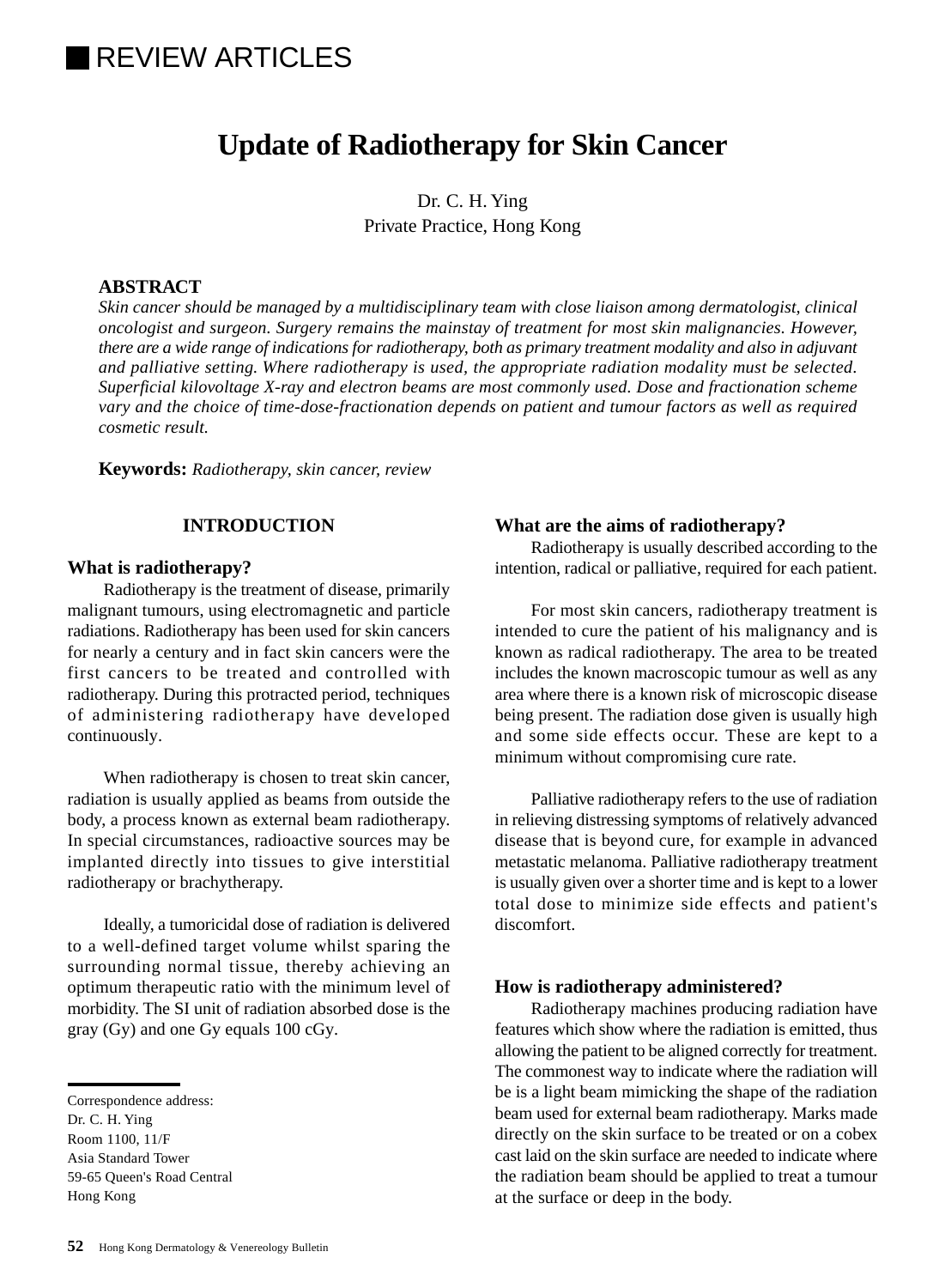Radiotherapy is usually fractionated and each course of treatment consists of several doses or fractions. Typically, radiotherapy is delivered as one fraction on each weekday. Before treatment is commenced, the area to be treated is localised and the appropriate treatment schedule determined. This is referred to as radiotherapy planning and the procedures are summarized in Figure 1.

## **RESPONSE OF THE NORMAL SKIN TO RADIATION**

The skin shows both early and late reactions to radiation as a result of combination of rapidly proliferating cells of the epidermis (contributing to early or acute reaction) and the connective tissues of the dermis and subcutaneous layer (late or chronic reaction). Factors affecting skin reactions to radiation include beam energy, total dose, dose per fraction and volume of skin irradiated.

Acute skin reaction usually starts with erythema, occurring in the first 7-14 days of a fractionated radiotherapy course, followed by dry, then moist desquamation if severe enough after 4-6 weeks. Acute skin reactions usually resolve at 6-8 weeks in the majority of patients.

Chronic effects of radiation develop slowly over a period of months to years. They are manifested as skin atrophy, fragility and pigmentary changes which could be hyperpigmentation or depigmention. Late vascular changes could lead to appearance of telangiectasia.

## **HOW DOES RADIATION WORK?**

If a tumour is exposed to enough radiation, exponential cell killing will result in tumour eradication. The biologic effects of radiation result principally from

| <b>Pre-planning</b>                    | Clinical evaluation and staging, for example TNM |
|----------------------------------------|--------------------------------------------------|
|                                        | Treatment intent: radical or palliative          |
|                                        | Choice of treatment: surgery, radiotherapy       |
|                                        |                                                  |
| <b>Planning radiotherapy treatment</b> | Description of treatment                         |
|                                        |                                                  |
|                                        | Method of patient immobilization                 |
|                                        |                                                  |
|                                        | Choice of technique and beam modification        |
|                                        |                                                  |
|                                        | Computation of dose distribution                 |
|                                        |                                                  |
|                                        |                                                  |
| <b>Treatment delivery</b>              | Dose prescription                                |
|                                        |                                                  |
|                                        | Implementation of treatment                      |
|                                        |                                                  |
|                                        | Verification                                     |
|                                        |                                                  |
|                                        | Monitoring treatment                             |
|                                        |                                                  |
|                                        | Recording and reporting treatment                |
|                                        |                                                  |
|                                        |                                                  |
|                                        | Evaluation of outcome                            |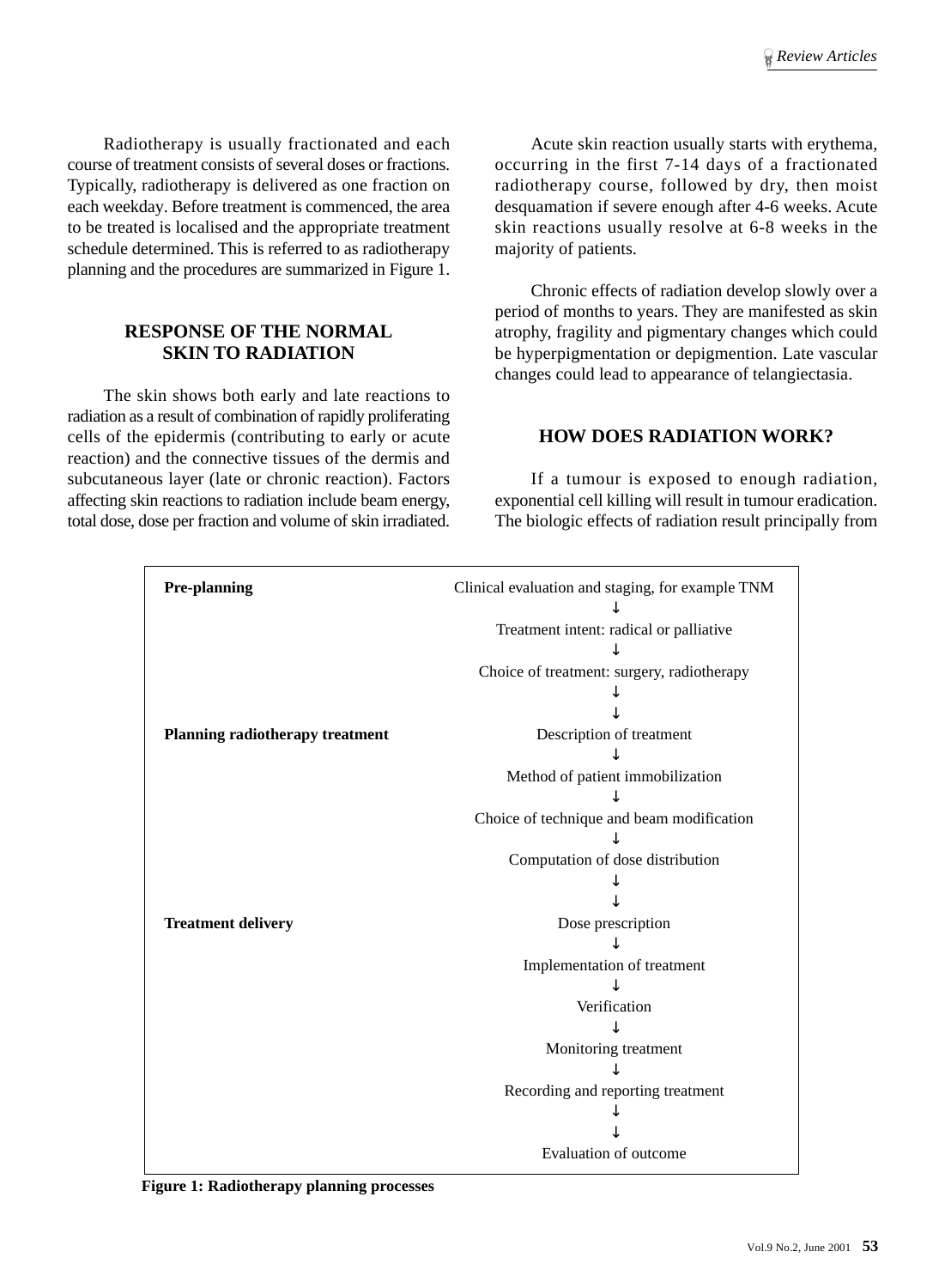damage to tumour DNA, which is the critical target. Some skin tumours are killed by relatively low radiation doses, for example mycosis fungoides and Kaposi's sarcoma which are radiosensitive. Some require higher doses and are radioresistant, for example melanoma.

Adjacent normal tissue cells will also be killed especially for those which divide frequently. Treatment is carefully planned so that the tumour receives a higher dose than the surrounding normal tissue, and the dose is fractionated so that normal tissue can recover and tumour can be locally eradicated without serious normal tissue damage.

#### **Direct and indirect action of radiation**

When any form of radiation is absorbed in biological material, there is a possibility that it will interact directly with the critical targets in the cells. The atoms of the target may be ionized or excited, thus initiating a chain of events that leads to a biological change, which is called the direct action of radiation.

Alternatively, the radiation may interact with other atoms or molecules in the cell (especially water) to produce free radicals that are able to diffuse far enough to reach and damage the critical targets. This is known as the indirect action of radiation. In mammalian cells, it is estimated that about two-thirds of the X-ray damage is due to the hydroxyl free radical.<sup>1</sup>

The chain of events from the absorption of incident photon to the final observed biological damage for the indirect action of X-ray are summarized as follows:

Incoming X-ray photon  $\rightarrow$  Fast electron  $\rightarrow$  Free radical $\rightarrow$ Chemical change from breakage of DNA bonds → Biological effects

## **RADIATION MODALITIES USED IN TREATMENT OF SKIN CANCER**

#### **Low energy superficial kilovoltage (KV) X-ray**

These are X-rays with energies ranging from 50 KV to 150 KV and are applied at short source to skin distance. Beam qualities of kilovoltage X-rays are measured in terms of half value layers (HVL). This is the thickness of stated material required to reduce the intensity of the X-rays beams to half of the original value. For example, for an 80 KV beam, the HVL may be approximately 2.5 mm of aluminium.

The maximum dose of superficial X-ray is at the skin surface and most of the remaining energy is deposited in the superficial tissues. This lack of skinsparing effect is ideal to treat tumours on skin surface. An energy should be selected such that the 90% depthdose (which is defined as 90% isodose of maximum dose achieved) would encompass the target volume. Most small, superficial skin lesions are adequately treated with 80 KV to 150 KV X-ray.

Advantages of superficial X-ray include simplicity both in design and operation, which is less expensive and simpler to maintain than megavoltage X-ray machine. Its disadvantages include high bone absorption and limited penetration - over the range of energies in common use, the 80% depth varies from only 6 to 16mm. Thus thick or deep seated lesions require treatment by more penetrating radiation like electron beam. As the range of applications is rather limited for superficial Xray, it is not widely available in local clinical oncology department where only a small number of skin cancers are treated.

#### **Orthovoltage X-ray**

The energy range of orthovoltage X-ray is from 200 KV to 500 KV. Most oncology centres no longer have this equipment. Similar to superficial X-ray, it has limited penetration and has no skin-sparing effect. In the old days when it was used suboptimally to treat deepseated tumours, the lack of skin-sparing resulted in considerable skin damage to patient, which gave radiotherapy its image of "burning" the skin.

#### **Electrons**

Electrons are the commonest particulate radiation used in radiotherapy. As electrons are produced by megavoltage linear accelerators which are used to treat various internal malignancies in radiation oncology, electron beam therapy is available in every local clinical oncology department.

Electrons lose their energy over a finite range dependent on their energy. Skin bolus is required to build up the skin surface dose to near 100% when electron is used to treat skin cancers. The energy of electron therapy is chosen so that the target volume is encompassed by the 90% depth dose with a sharp fall in dose beyond. Thus, by selecting an appropriate beam energy, a uniform dose may be delivered from the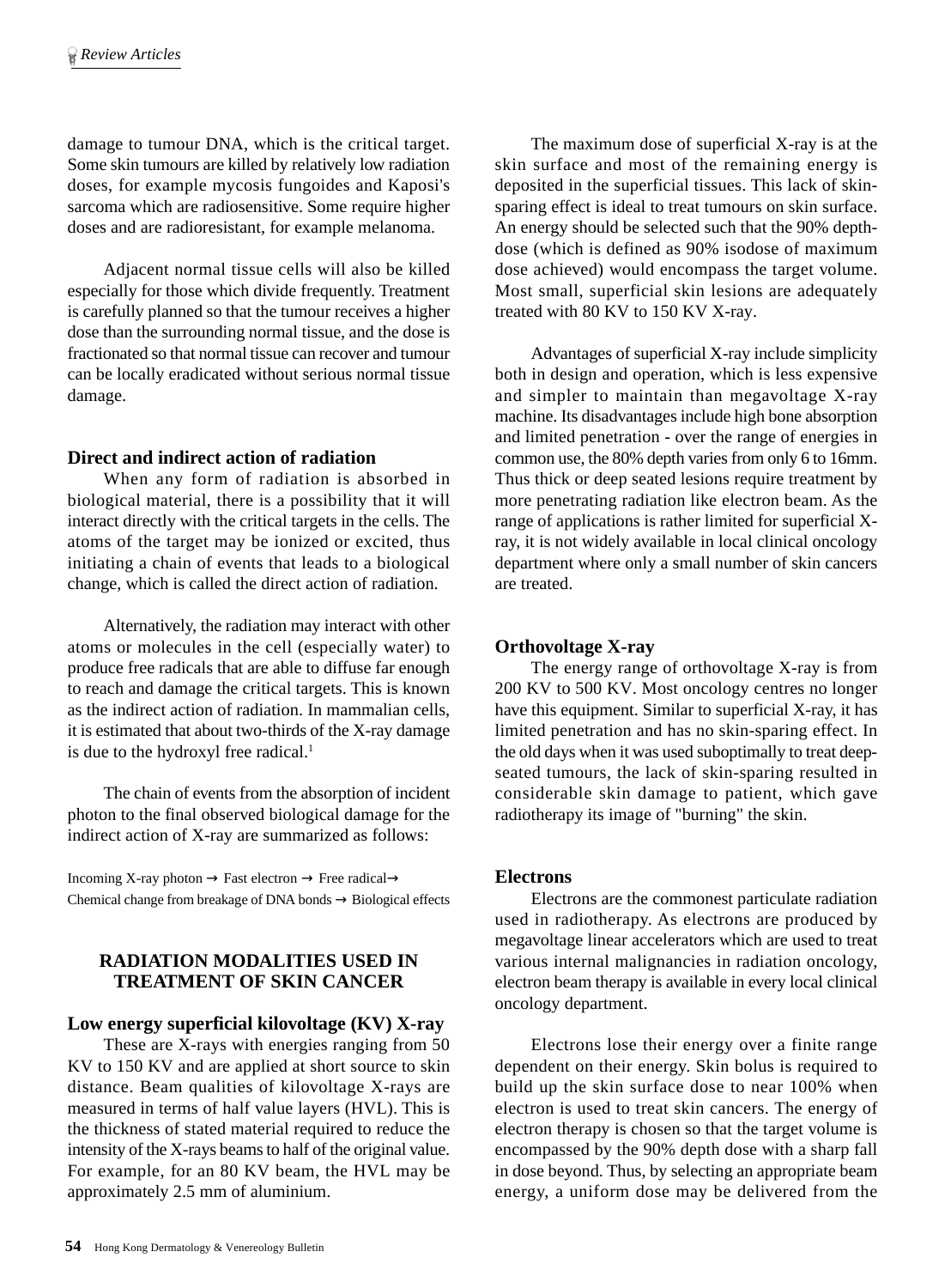surface to the desired depth, with relative sparing of deep normal structures. Unlike superficial X-rays, electron beam is used to give a greater depth dose with appropriate energy to treat large or thick lesions or those with a high risk of deep penetration.

#### **High energy megavoltage (MV) photons**

Megavoltage photons are not routinely used in the treatment of skin cancer because of deep penetration. However in treating neglected cases of skin cancers with extensive and advanced disease with deep invasion, multiple beam arrangement with megavoltage X-ray may be required in order to achieve homogeneous coverage of the large target volume.

## **Brachytherapy**

This refers to implanting radioactive sources directly into tumour tissues under general anaesthesia for tumour irradiation. Single plane implants using iridium wire as radioactive source is usually used. However, in practice, there are very few situations in dermatologic radiotherapy where brachytherapy has an overall advantage over external beam treatment. Where tumours are situated in a curved plane, brachytherapy may give a more homogeneous distribution than external beam.

## **TREATMENT PLANNING OF RADIOTHERAPY FOR SKIN CANCER**

As most readers of this article would be practising dermatologists rather than clinical oncologists, the technical details of radiotherapy treatment planning would not be described here. Suffice it to say that the main steps in planning irradiation for skin cancer are as follows:

- 1. Define the extent and size of cancer.
- 2. Delineate the surface area and depth to be encompassed in the target volume. A safety margin must be allowed around the gross tumour to encompass subclinical extension into surrounding tissues. This depends on tumour size, morphology, histology and aggressiveness. For small superficial lesions less than 5 mm in diameter and with a welldefined edge, margins of 5-10 mm are satisfactory. For larger lesions or those with indistinct margins, margins of 1 cm or more may be needed.
- 3. Select the beam type, energy, quality, daily fraction

size and total dose.

- 4. Tailor the field-defining device.
- 5. Tailor the device for blocking exit beam when appropriate.
- 6. Tailor the bolus when appropriate.
- 7. Tailor the technique for patient immobilisation and for reproducing the precise placement of the fielddefining device each day.
- 8. Determine the machine position and setting for the irradiation.
- 9. Document the setup with photographs.

#### **PRINCIPLES OF MANAGEMENT OF SKIN CANCER**

Skin cancer should be managed by a multidisciplinary team with close liaison among dermatologist, clinical oncologist and surgeon in determining the best form of treatment.

Surgery remains the mainstay of treatment for most skin malignancies. However, in most instances, skin cancer can be equally effectively managed by surgery or radiotherapy and with high cure rate achieved. Thus, in selecting the most appropriate treatment, factors such as age and general health of patient, cure and complications rate, cosmetic and functional results, patient preference and convenience and the cost and availability of local expertise and facilities may tend to affect the choice of treatment.2

Malignant skin conditions for which radiotherapy is indicated is summarized in Table 1.

#### **ROLE OF RADIOTHERAPY IN THE MANAGEMENT OF SPECIFIC SKIN CANCERS**

## **Basal cell carcinoma (BCC) and squamous cell carcinoma (SCC): surgery or radiotherapy?**

Studies using retrospective series have suggested comparable control rate after surgery or radiotherapy. Cure rates with surgery or radiotherapy are particularly high for BCC, but these treatments have never been compared prospectively.

An exception to the above is a prospective, randomized trial by a French group<sup>3</sup> comparing surgery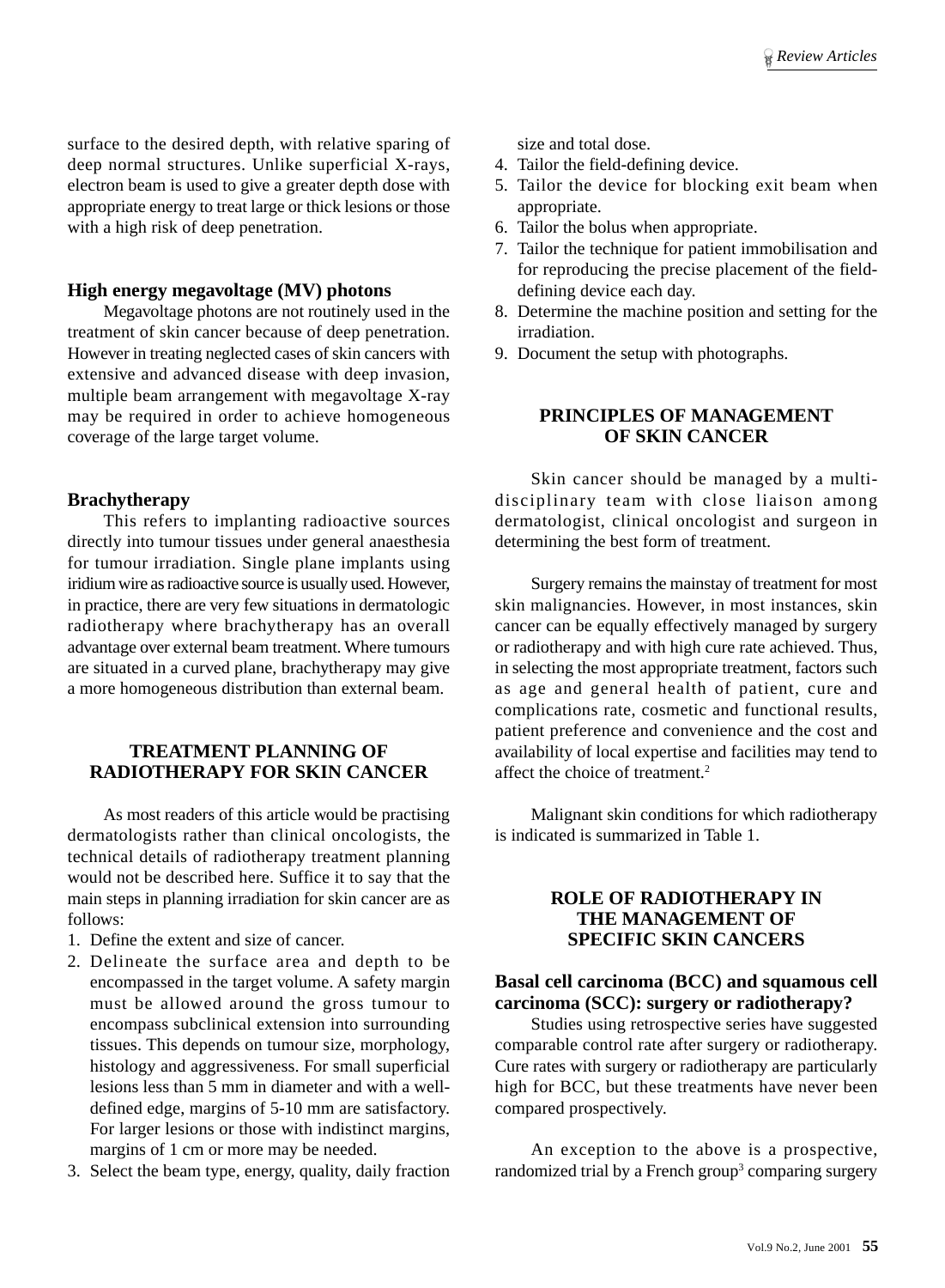| <b>Highly indicated and</b><br>of unique advantage | Often indicated and competitive with<br>other treatment methods                       | <b>Rarely indicated</b>                                          |  |  |
|----------------------------------------------------|---------------------------------------------------------------------------------------|------------------------------------------------------------------|--|--|
| Kaposi's sarcoma                                   | Basal and Squamous cell carcinoma<br>Fibrosarcoma<br>of head and trunk                |                                                                  |  |  |
| Mycosis fungoides                                  | Bowen's disease                                                                       | Basal and Squamous cell carcinoma of<br>scrotum, soles and palms |  |  |
| Lymphoma cutis                                     | Erythroplasia<br>Angiosarcoma<br>Keratoacanthoma<br>Melanoma<br>Merkel cell carcinoma |                                                                  |  |  |

| Table 1. Malignant conditions of skin for which radiotherapy is indicated |  |  |  |  |
|---------------------------------------------------------------------------|--|--|--|--|
|                                                                           |  |  |  |  |
|                                                                           |  |  |  |  |

and radiotherapy for facial basal cell carcinoma less than 4 cm size. A total of 347 patients were treated, 174 in surgery group and 173 in radiotherapy group. The 4-year actuarial failure rate with surgery was 0.7% compared with 7.5% in radiotherapy group (p=0.003). Besides 87% of surgery-treated patients were judged to have better cosmetic results versus 69% in radiotherapy arm  $(p<0.01)$ . Thus the authors concluded that in treatment of facial BCC of less than 4 cm diameter, surgery should be preferred to radiotherapy. However, a major criticism of this study is that most patients in the radiotherapy arm were treated with either brachytherapy (55%) or contact therapy (33%) and only 12% with conventional radiotherapy. Thus the results of this study may not reflect the usual results obtained with conventional external beam treatment. Besides, the failure rate with surgery in this study (0.7%) was considerably lower than that reported in other series and may not be generally reproducible.4

In general, surgery is indicated for BCC/SCC in the following situations :

- 1) Small lesions in which simple excision and direct closure is quick, safe and usually gives a good cosmetic result and high cure rate.
- 2) Surgery is preferred to radiotherapy in younger patients (<50 years old) because surgical scar is often less noticeable than the coin-shaped area of pale skin with overlying telangiectasia which characterises the late effects of radiotherapy, and which could gradually worsen with time. Besides, there is a very small risk of a second cancer developing in radiation field and the risk of which increases with time.<sup>5,6</sup>
- 3) Larger lesions involving cartilage, tendon, joint or bone, where the risk of necrosis of bone or cartilage

after radiotherapy is higher; and bulky lesions that are still amenable to surgery without significant loss of function, and which would have a lower cure rate with radiotherapy.

- 4) Lesions where there is uncertainty about disease extent even after biopsy or where the margins are difficult to assess clinically, for example morphoea basal cell carcinoma.
- 5) Lesions that recur after radiotherapy should not be retreated with radiation therapy because of suboptimal salvage rate, poor long-term cosmetic results and increased risk of complications. These are best managed with Mohs' micrographic surgery.<sup>7</sup>
- 6) Sites tolerating radiotherapy poorly such as abdominal wall, perineum, shin and sole of foot.

Relative indications for radiotherapy for BCC/SCC include the following :

- 1) Radiotherapy is generally recommended for skin cancer located in the central face and is particularly useful for sites such as eyelids, tip or ala of nose or commissure of lips since these areas can be difficult to reconstruct surgically. Advantages of radiotherapy are that treatment is relatively painless, and, for sites mentioned above, it may be less expensive than excision followed by reconstrutive surgery.
- 2) Older patients, especially if long-term atrophy caused by radiotherapy may not be considered relevant.
- 3) Large superficial lesions where extensive surgical repair is required and might give a poorer cosmetic result than radiotherapy.
- 4) Patients who refuse surgery, are unfit or are on anticoagulation therapy.
- 5) Larger lesions where surgery might cause major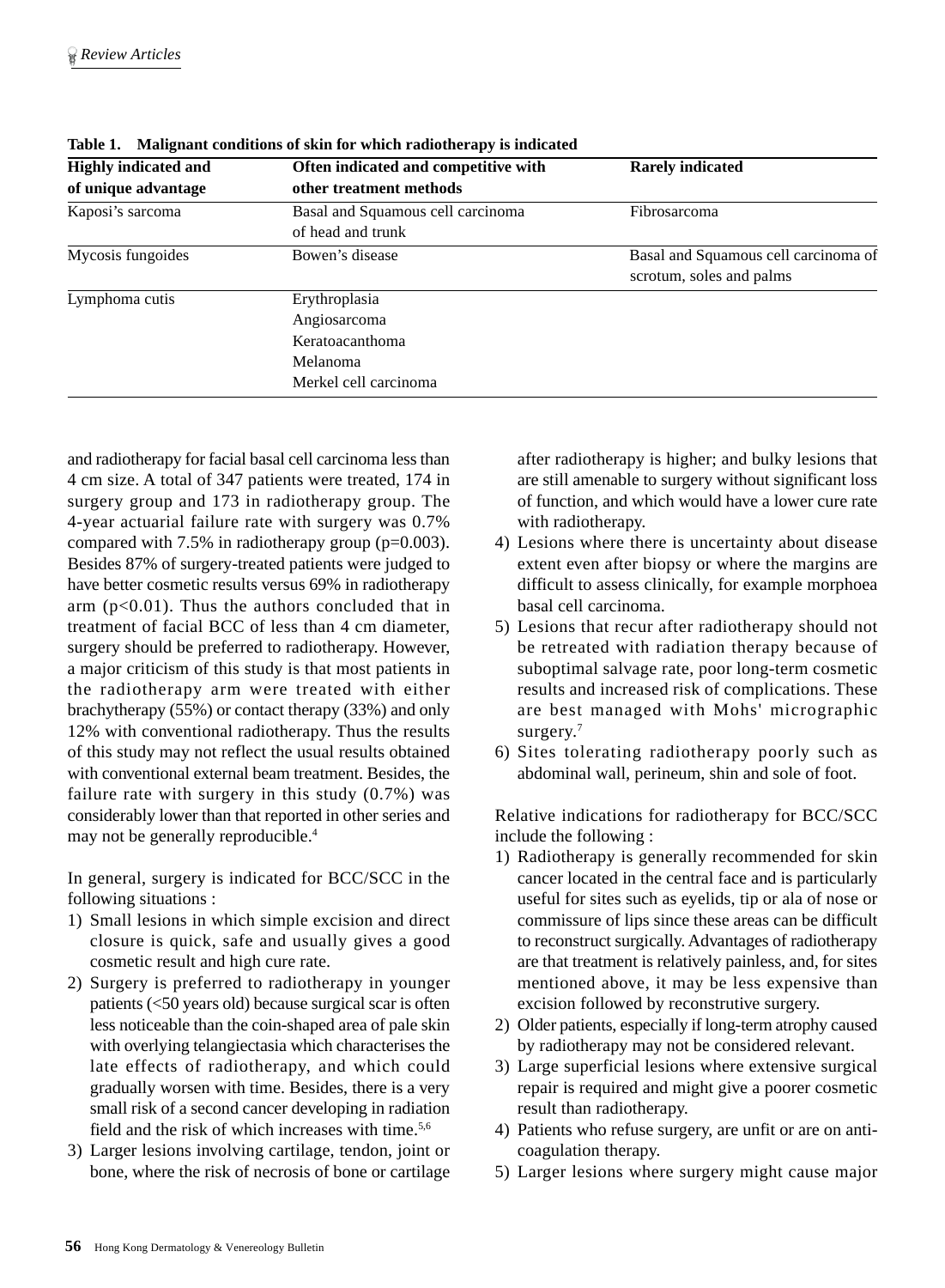functional loss such as numbness, paralysis, mouth dribbling or eye ectropion.

6) Skin cancers with perineural invasion detected on histology of excision specimen should receive postoperative radiotherapy.8

#### **Radiotherapy fractionation schedules**

A wide spectrum of fractionation schedules and total doses for irradiation of skin cancer have been used. In general, a more fractionated course (i.e. smaller daily dose, but larger number of fractions) would minimise late side effects such as fibrosis, telangiectasia and necrosis and thus achieve better cosmetic results. Such schedules are especially useful for large lesions and for lesions of canthi, eyelids, nose and ears. Schedules using higher daily doses and fewer fractions can be used for smaller lesions or when patients' visits must be limited. Commonly used fractionation scheme is summarized in Table 2.9

## **Results of radiotherapy for BCC/SCC**

In one recent large series of skin cancers treated in an academic radiation oncology department using modern treatment techniques, 339 cases managed over a 20-year period were reviewed: 242 were BCC, 97 were SCC. Superficial X-ray were used in 187 cases, electron in 57, megavoltage X-ray in 15 and a combination of beams in others.10 For the majority of lesions, control rate after radiotherapy is in the order of 90% or more. Recurrent cancers carry a worse prognosis for local control. A downward trend is seen for local tumour especially in larger SCC. A lower control rate for larger tumours treated with electrons are observed. However, electron treatment techniques were not standardized and technical variations may account for this observation.

## **Significance of a positive margin after surgical excision for BCC/SCC**

A frequently asked question is whether further treatment is required if resection margin is involved.

Studies with minimum follow-up period of 5 years show that only about one-third of BCC that extend to resection margin ultimately recur.11-13 Thus, management of a positive margin is still controversial. Since it may be difficult to detect early recurrence (especially if the area is fibrotic or where a graft was used to close the defect, or if patient is unreliable for follow-up), immediate re-treatment with further surgery or radiation therapy should be considered.14-16 In cases involving a graft, radiotherapy should not be started until a good "take" has occurred, which may need 3-4 weeks. The entire graft should be included in the target volume. Wilder and colleagues<sup>17</sup> showed that all 21 cases of BCC that extended to surgical margins were controlled with addition of post-operative radiotherapy.

Unlike BCC, immediate retreatment should be considered when SCC extended to surgical margin since this type of cancer is more likely to recur locoregionally than BCC, and studies showed that fewer than one-half of patients developing lymph node metastases are salvaged.<sup>15,16</sup>

## **Malignant melanoma**

The primary treatment of melanoma is surgical excision. Historically, melanoma is regarded as radioresistant. However radiobiological data suggests that this is true only at small doses per fraction. With higher doses per fraction, radioresistance might be overcome.18 There are a number of indications for radiotherapy in its management.<sup>19</sup>

| <b>Total dose</b> | Number of | <b>Duration of</b> | <b>Comments</b>                                                            |  |  |
|-------------------|-----------|--------------------|----------------------------------------------------------------------------|--|--|
| (Gy)              | fractions | treatment          |                                                                            |  |  |
| 40                | 10        | 2 weeks            | Less satisfactory cosmetic results but used when Rx must be short or for   |  |  |
|                   |           |                    | small $(<1.0$ cm) away from nose, ear or eyelids                           |  |  |
| 30                | 5         | 1 week             | Same as above                                                              |  |  |
| 20                |           | 1 day              | Same as above                                                              |  |  |
| 45                | 15        | 3 weeks            | Moderate size $(5x5 \text{ cm}^2)$ away from nose, ear or lids             |  |  |
| 50                | 20        | 4 weeks            | $<$ 1.5 cm size, thin lesion of nose, ear, canthi or eyelid                |  |  |
| 55                | 30        | 6 weeks            | Moderate size (5x5 cm <sup>2</sup> ) lesion of nose, ear, canthi or eyelid |  |  |
| 60                | 33        | 7 weeks            | Large lesion with minimal or suspected bone or cartilage involvement       |  |  |
| 65                | 36        | 7 weeks            | Large recurrent lesion or with cartilage or bone involved                  |  |  |

**Table 2. Recommended radiotherapy dose and fractionation schedule for BCC/SCC**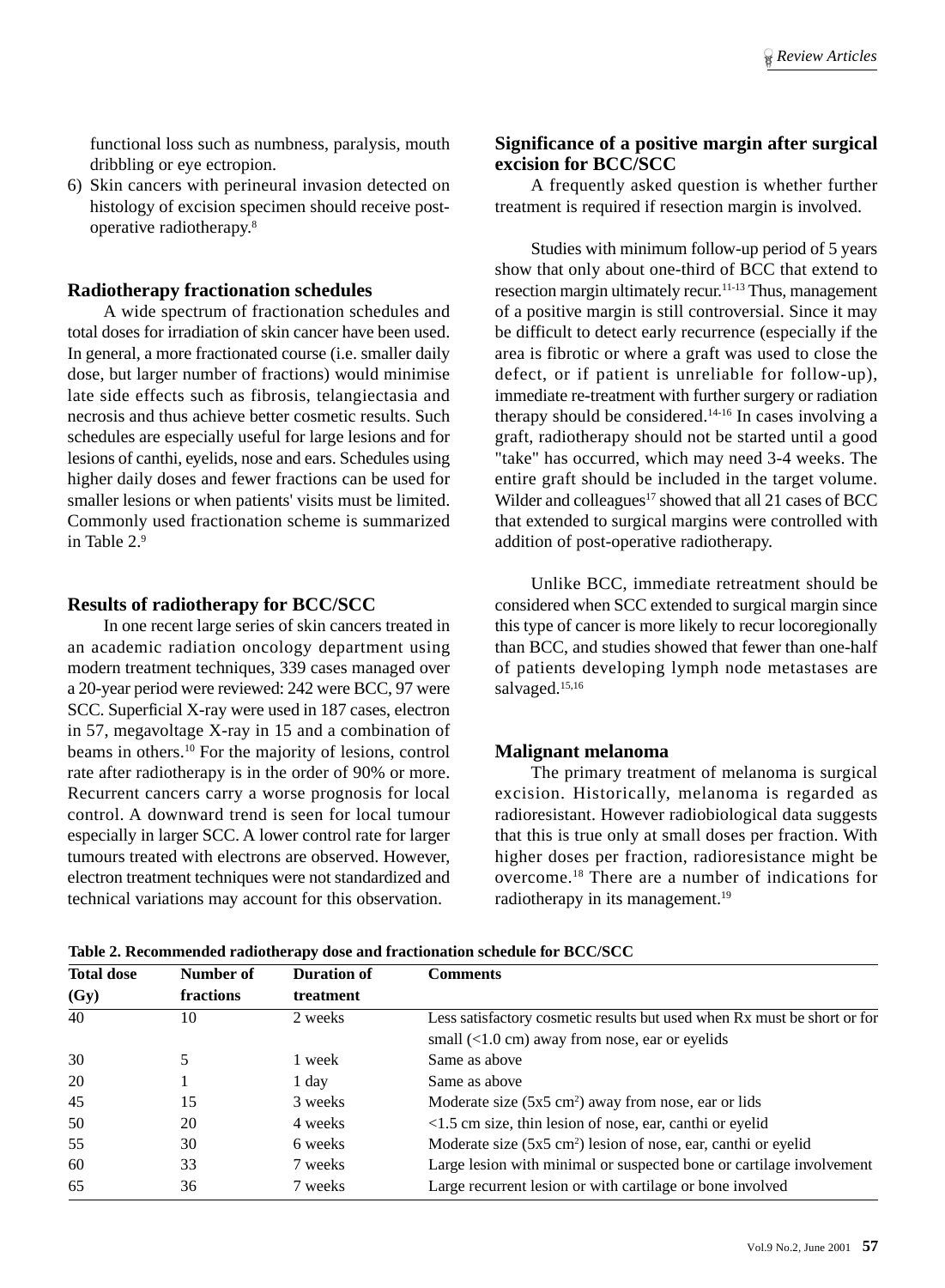Adjuvant radiotherapy (radiotherapy given after apparently complete surgically resection) improves the local control of head and neck melanoma.<sup>20</sup> It has also been shown to improve control rates after therapeutic lymph node dissection especially for those with extracapsular spread or multiple node involvement.<sup>21</sup>

Un-resectable lentigo maligna melanoma has been successfully treated with radiotherapy. Reported control rates are in the order of 70-80%.<sup>22</sup> As these lesions tend to occur on face, radiotherapy may be cosmetically more acceptable than surgery and could be equally effective.

Sadly, radiotherapy is most frequently used in the setting of advanced metastatic disease to palliate distressing symptoms. Radiotherapy is effective in relieving pain of bony metastases in most patients. For brain metastases, whole brain irradiation was shown to achieve reasonable palliation with neurological improvement and with acceptable toxicity.23 Cutaneous metastases with symptoms like pain, bleeding and impending ulceration can be palliated by local radiotherapy.

# **Cutaneous T cell lymphoma (CTCL)**

CTCL cells are very radiosensitive. Individual focal plaque or nodular lesions causing symptoms can be treated with localised superficial X-ray or electron beam. Total dose in the range of about 30 Gy at 2 Gy per day achieve more durable local control compared with lower total dose of  $10-20$  Gy.<sup>24</sup> This treatment is useful in controlling local aggressive disease as well as recurrent lesions in covered areas in patients treated with PUVA.

Total skin electron beam (TSEB) therapy has been shown to be an effective treatment. The most favourable responses are seen in the early stage of disease, especially plaque phase. Several series reported complete response rates of 72-98%.25-27 In the Stanford series by Hoppe,<sup>26</sup> complete response rates were: limited plaque 98%, generalized plaque 71%, tumour 35% and erythroderma 64%.

Unfortunately, despite high complete response rate, most patients relapse subsequently. In the Stanford series, 5-year freedom from relapse rate was 50% for limited plaque and only 20% for extensive plaque. They can be treated by other modalities or further smallvolume X-ray treatment.

 TSEB is a very complicated and sophisticated treatment. Therefore, before it is selected to use, it is essential to have superb medical physics and radiation dosimetry support and an experienced clinical oncolgist who has enough experience in it.

Acute side effects of TSEB include generalised erythema and focal oedema. Alopecia and loss of nails are usually transient. Long term side effects include inability to sweat for the first 6-12 months and chronic skin dryness. Areas of telangiectasia may be observed.

# **Kaposi's sarcoma (KS)**

Classical KS occurs in elderly males of Mediterranean or Jewish descent with lesions confined mainly to the lower leg. It is radioresponsive and may be treated with radiotherapy although reports are based on small number of patients.28

AIDS-related KS is now the commonest form of disease in the developed world. Lesions occur anywhere in the skin, mucous membranes, gastro-intestinal tract or viscera. Radiotherapy is effective to palliative cutaneous KS to relieve pain, reduce oedema and improve cosmesis of visible lesions, notably those on the face and arm. A single dose of about 8 Gy using kilovoltage X-ray or electron gives good local results and may be more acceptable to patient than protracted courses.29 Acute radiation-induced oropharyngeal mucosal reactions are usually very severe when treating AIDS-related KS at these sites and here fractionated regimes are appropriate.

# **CONCLUSIONS**

While surgery is still the mainstay of treatment for skin cancer, radiotherapy remains an important modality in primary, adjuvant and palliative management of a wide range of skin malignancies. The physical properties of superficial kilovoltage X-ray and electron beams are particularly usefult to treat superficial lesions. Clinical oncologist should work as part of a multidisciplinary team in achieving the best results in terms of tumour control, cosmesis and cost-effectiveness.